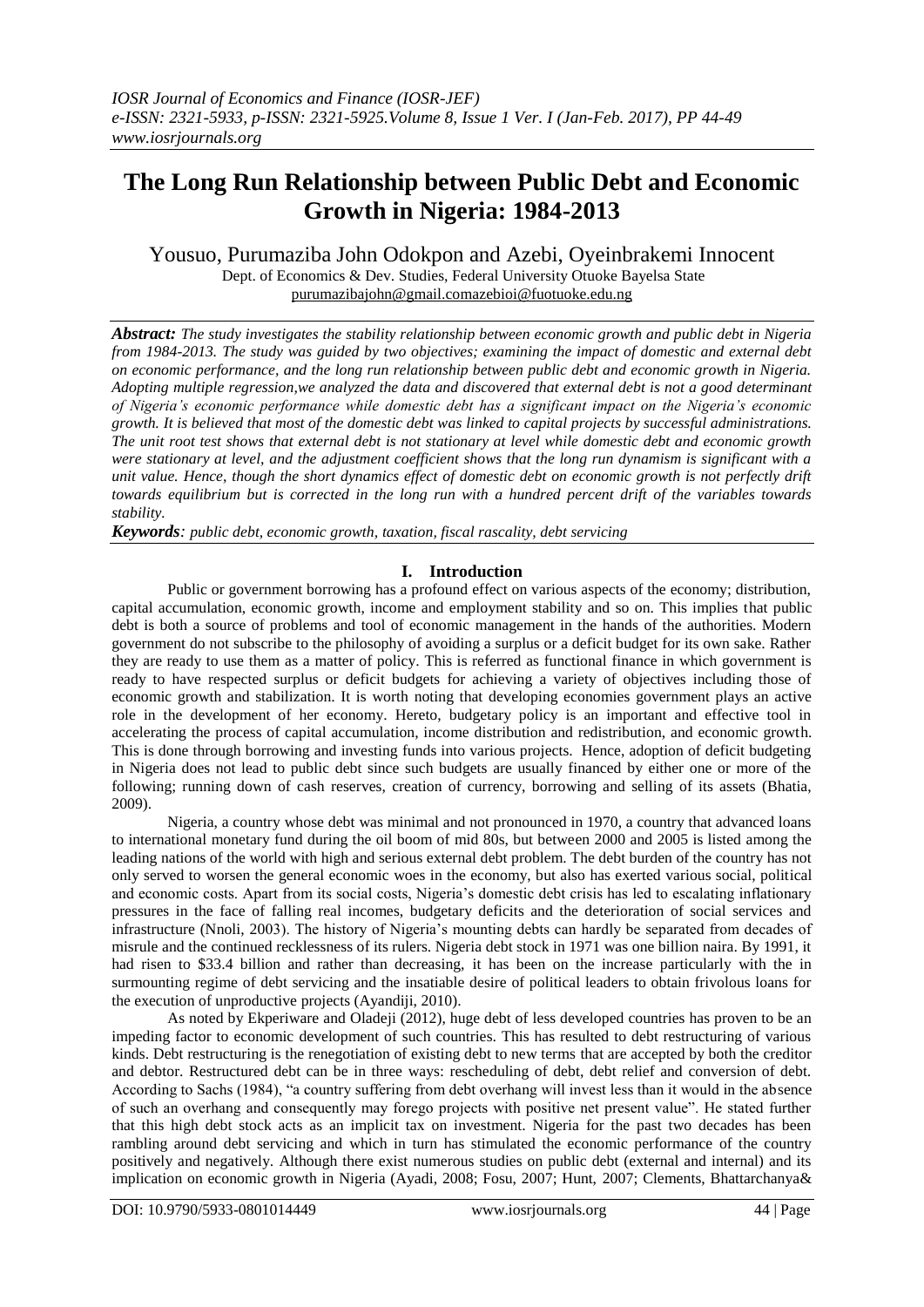Nguyen, 2003), however, most of the studies focused on debt servicing and economic growth. But it will be of interest to know that most of these studies, if not all did not examine the environmental components of economic growth. This study, therefore, assesses the degree to which public debt significantly impact on the basic components of economic growth such as GDP per capita, income distribution, and unemployment rate in Nigeria for a period of thirty years (1984-2013). The international community today acknowledges the excessive national indebtedness of Nigeria as a country with the facet of promoting economic growth and growth stabilization. Can we conclude that Nigeria achieve sustained economic growth given her high rate of public debt servicing? What significant impact does public debt have on the growth of the economy of Nigeria? These are the questions that this study seeks to proffer answers. Specifically, the main purpose of the study is to examine the impact of public debt on the economic growth of Nigeria.In achieving this, we are guided by the following objectives;

To examine the impact of public domestic and external debts on economic growth in Nigeria.

 $\triangleright$  To examine the long run relationship between public debt and economic growth in Nigeria.

These stated objectives, are geared towards addressing the nexus between public debt and economic growth in Nigeria.

## **II. Literature Review**

Economic theory suggests that reasonable levels of borrowing by developing countries are likely to enhance its economic growth. When economic growth is enhanced (to about 5% growth rates) the economy"s poverty reduction situation is likely to be affected positively (Amakom, 2003). In order to encourage growth, Nigeria borrow to augment what they have because of dominance of small stocks of capital hence they are likely to have investment opportunities with rates of return higher than that of their counterparts in developed economies (Tajudeen, 2012). Public debt in the UK is of great importance in the financial system of the private sector and plays quite an important role in the interdepartmental accounting of the government. Hence, government securities provide convenient investments for insurance companies and these securities form an important part of the reserve assets of banks and other financial institutions. Monetarily, it seems burdensome, but the interest paid on the public debt held by UK residents is not a burden on the economy as a whole since the interest payments are actually shared between those residents who pay taxes and those who also receive the interest (Graham et al, 1999).

The neoclassical debt paradigm, opinedthe existence of a positive relationship between debt and growth; this is based on the assumption of perfect movement of capital in terms of international exchange and deployment of resources from one country to another. Hence, the general presumption is that debt burden exerts a "weighing own" effect on the rate of economic growth and development; through several channels related to the debt stock and consequent debt servicing. According to Easterly and Schmidt (1991), the flow effect of debt on economic performance usually crowding out public investments and consequently a larger debt service discourages public investments. It soaks up government budget resources and reduces money available for productive investments. Although, the traditional neoclassical models may have explained the cause effectrelationship between debt and economic growth, it has been criticized for its flaws and unrealistic assumptions of perfect mobility of capital which in the real world has been known not to be perfect due to trade sanctions, embargoes, restrictions and political instability. Presbitero (2004) after carefully considering the theoretical argument supporting the neoclassical models in his work "the debt-growth nexus: an empirical analysis" opines that the adverse effects of external debt are due "To Whom It May Concern": the crowding out of public investment, because of the effect of debt services payment expression of a single dynamic that relies on net transfer from southern poor countries to feed the expansion of northern or western countries, thereby perpetuating the development of some countries at the expense of poverty. Exploring earlier on Caliari's (2003) and presbitero (2004) line of argument, Akperan (2001) further submits that the growth of sub-Saharan African (SSA) countries is strongly circumscribed by the debt overhang existing in the region. According to Akperan, the debt squeeze is responsible for the mass poverty in Sub-Saharan African countries. Given, the decline in capital flows and exports, low and slow out- put and large scale poverty being experienced.He recommends that the prospect of solving the debt, growth and poverty crisis will depend on output growth, increasing domestic savings, export growth and higher direct foreign investment. Other solutions recommended are the lowering of interest rates, deeper debt relief, coordinated effort by debtors and creditors and co-operation of the international community to consider debt forgiveness or cancellation by the creditor countries of the North in a direct response to the agitation carried out by curl society groups and national government of the Heavily Indebted Poor Countries (HIPC<sub>S</sub>) and Low Income Countries (LICs).

Sachs (1990) and Kenen (1990) see external debt burden as the main reason for slowing economic growth of the heavily indebted countries. Because of large debt overhang, private investments are discouraged and the payments of the debt services of some countries are so large that the prospects for a return to growth paths are dim, even if the governments were to apply hard adjustment programmes. It is argued that a debt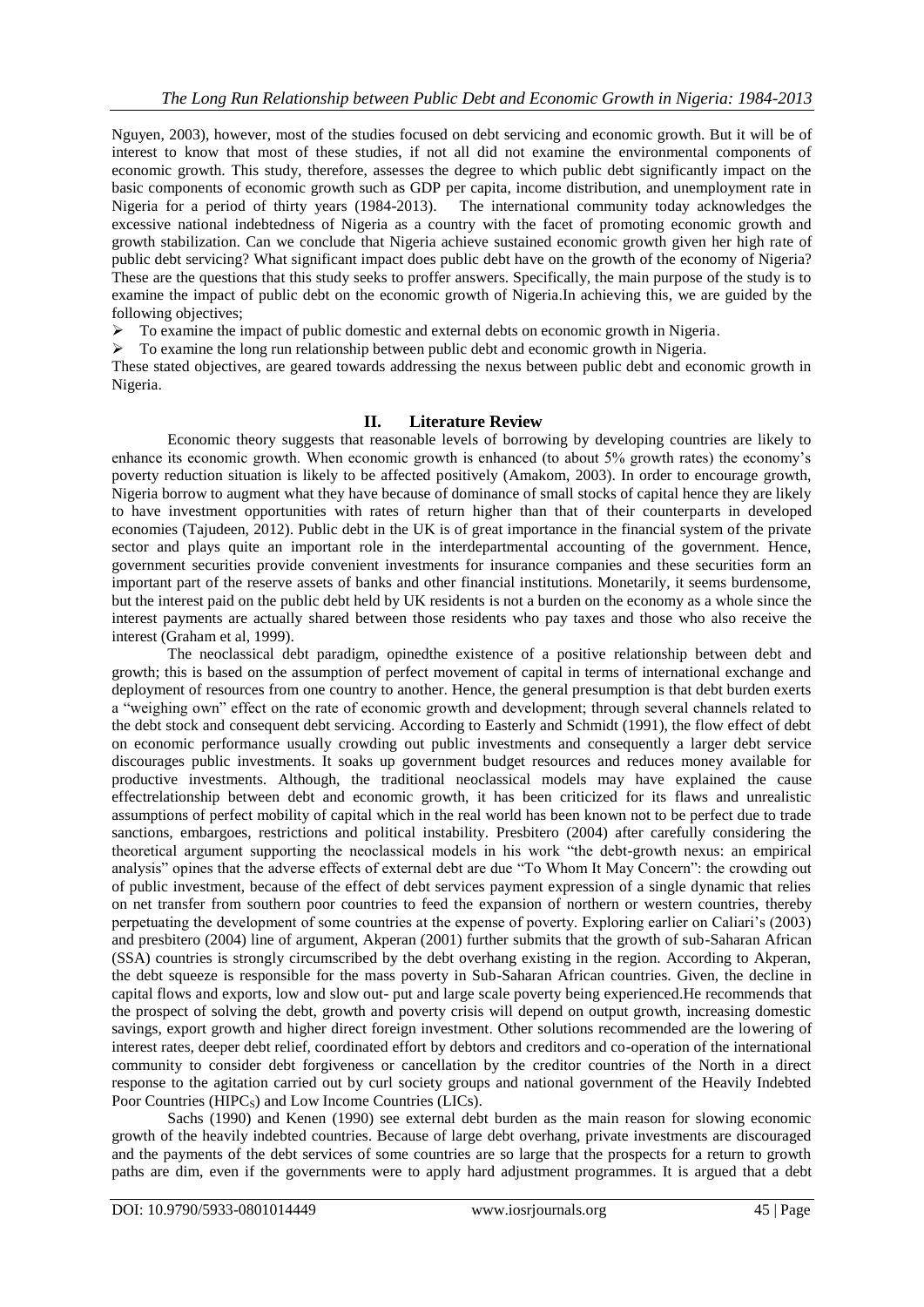overhang creates adverse incentive effects on the economic growth in the long run. Muhtar (2004) also stated that, the servicing of these debts have direct negative impact on economic development. He noted that "debt service encroaches on resources needed for socioeconomic development and poverty reduction. It also contributed to negative net resources flow". Anyanwu et al (1997) was of the opinion that the whole scale of white elephant development project in the country is the root cause of our external debt problems. He stressed that,emphasis should be place on small rural development projects so as to reverse the chaotic trend of urbanization and lessen the opportunity for corruption. According to Nweke (1990), a correct analysis of external debt in third world countries such as Nigeria must be replace in the content of the country"s forceful integration into the western structural and dominated world capitalist economy as a peripheral appendage that provide natural resources and cheap labour for the industrialization process in the West. In another study on an insight from cross-country regression analysis by Hasen (2001), on the impact of aid and external debt on growth and investment, the regression result were suggestive of a series of interesting relationships. The result of the explanatory regression shows a strong evidence of positive impact of aid both on the growth rate in GDP per capital and the investment rate. In Tanzania according to Oxfam (1998), experience illustrates that the effects of debt is beyond finance to impact on the lives of vulnerable household. Given the limited domestic revenue available to government in Tanzania, the claims of foreign creditor reached alarming proportion while public sector external debt absorbs over 40 percent of domestic revenues. Pattillo, Ricci and Poirson (2001), in their paper assessed the non-linear impact of external debt growth using a panel data of ninety three (93) countries over 1969-98 employing econometric methodologies. Their finding suggested that the average impact of debt becomes negative at about 160-170 percent of export or 35-40 percent of Gross Domestic Product (GDP).

## **III. Methodology**

In order to analyze the relationship between public debt and economic growth in this paper with reference to our stated objectives, we employed a multiple regression analysis taking into cognizance of environmental factors in the regression equation. We specified the following regression line or equations;

Y = π<sup>0</sup> + π1DDebt+ π2Exdebt + Ɛ ……………………… 1 (π1˃ 0)

Where Y is Real GDP, DDebt is domestic debt, Exdebt is external debt and  $\epsilon$  is random terms.

In order to establish the existence of a long run relationship between the public debt and economic growth, there is need for stationarity test (unit root test). The models for the unit root test are given below;

 $Y_t = \rho Y_{t-1} + \mu_t$ 

DDebt<sup>t</sup> = ρDDebtt-1 + µ<sup>t</sup> (-1≤ ρ ≥ 1) ………………..... 2

 $\text{Exdebt}_{t} = \rho \text{Exdebt}_{t-1} + \mu_{t}$ 

The long run relationship between the explained and explanatory variables is given as

Y = π<sup>0</sup> + π1DDebt + π2Exdebt + ρµ …………………………. 3

Where ρ is the coefficient of adjustment towards long run equilibrium, and

 $\mu = Y - \pi_0 - \pi_1 DDebt - \pi_2Exdebt$ 

The period under study is from 1984 to 2013 hence the paper employed secondary data which were sourced from Central Bank of Nigeria statistical bulletin. It is worth mentioning that all the data are in Billions of naira. Below are the data used for the study.

| Year | Exdebt   | <b>DDEBT</b> | <b>RGDP</b> |
|------|----------|--------------|-------------|
| 1984 | 14.81    | 25.67        | 227.3       |
| 1985 | 17.30    | 27.95        | 253         |
| 1986 | 41.45    | 28.44        | 257.8       |
| 1987 | 100.79   | 36.79        | 256         |
| 1988 | 133.96   | 47.03        | 275.4       |
| 1989 | 240.39   | 47.05        | 295.1       |
| 1990 | 298.61   | 84.09        | 328.6       |
| 1991 | 328.45   | 116.20       | 328.6       |
| 1992 | 544.26   | 177.96       | 337.3       |
| 1993 | 633.14   | 273.84       | 342.5       |
| 1994 | 648.81   | 407.58       | 345.2       |
| 1995 | 716.87   | 477.73       | 352.6       |
| 1996 | 617.32   | 419.98       | 367.2       |
| 1997 | 595.93   | 501.75       | 377.8       |
| 1998 | 633.02   | 560.83       | 388.5       |
| 1999 | 2,577.37 | 794.81       | 393.1       |
| 2000 | 3.097.38 | 898.25       | 412.3       |
| 2001 | 3,176.29 | 1,016.97     | 431.8       |
| 2002 | 3,932.88 | 1,166.00     | 451.8       |
| 2003 | 4,478.33 | 1,329.68     | 495         |
| 2004 | 4,890.27 | 1,370.33     | 527.6       |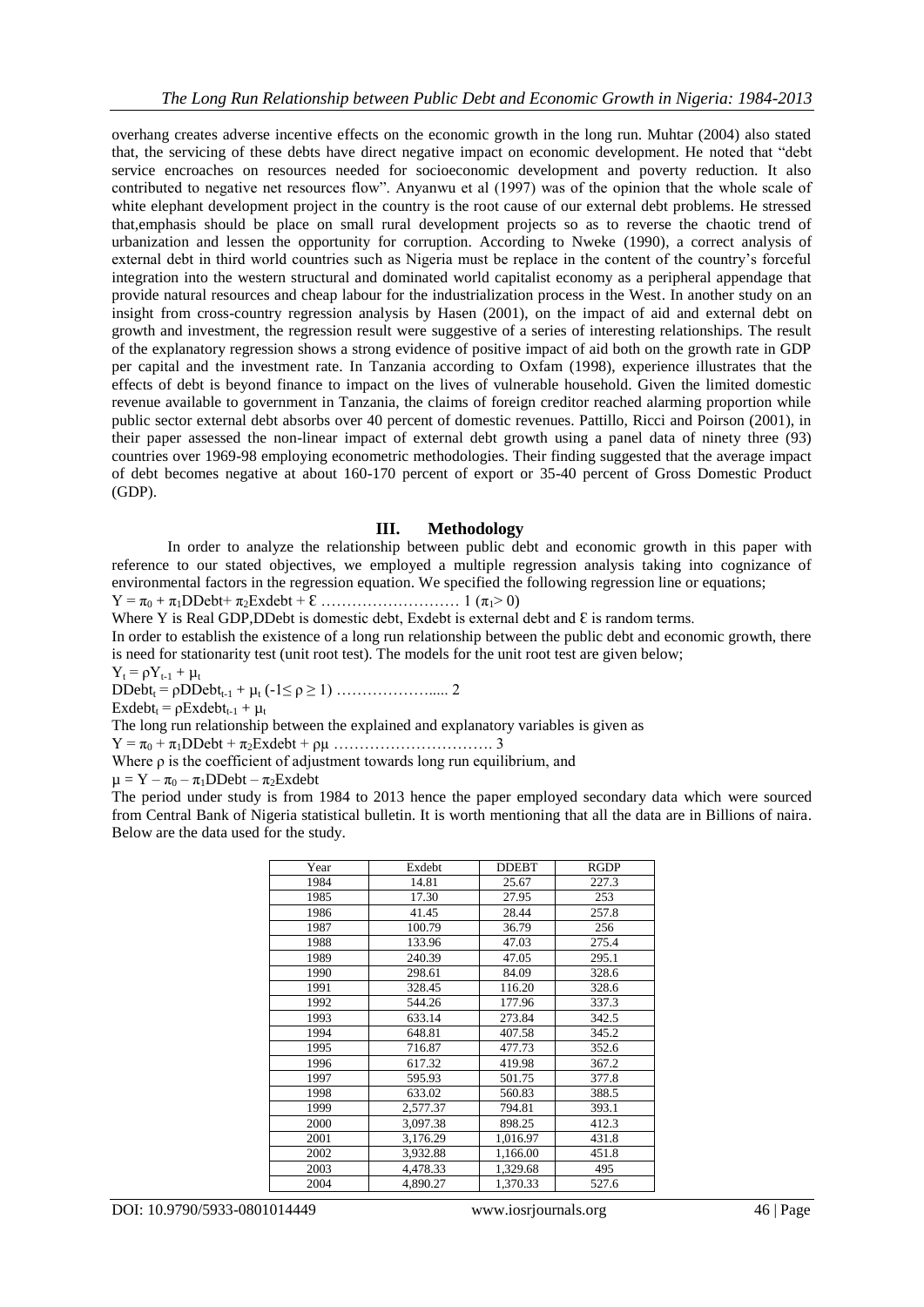| 2005 | 2,695.07 | 1,525.91 | 561.9 |
|------|----------|----------|-------|
| 2006 | 451.46   | 1,753.26 | 595.8 |
| 2007 | 438.89   | 2,169.64 | 634.3 |
| 2008 | 523.25   | 2.320.31 | 672.2 |
| 2009 | 590.44   | 3,228.03 | 719   |
| 2010 | 689.84   | 4.551.82 | 776.3 |
| 2011 | 896.85   | 5,622.84 | 834   |
| 2012 | 1,026.90 | 6,537.54 | 888.9 |
| 2013 | 1.373.58 | 7.118.98 | 950.1 |

Source: CBN Statistical Bulletin 2014

In analyzing the data we employed theoretical, statistical, and econometric approaches.

| <b>IV. Empirical Result and Discussion</b> |             |                    |             |          |  |
|--------------------------------------------|-------------|--------------------|-------------|----------|--|
| $RGDP = C(1) + C(2)*DDEBT + C(3)*EXPEBT$   |             |                    |             |          |  |
|                                            | Coefficient | Std. Error         | t-Statistic | Prob.    |  |
| C(1)                                       | 307.8895    | 15.56222           | 19.78442    | 0.0000   |  |
| C(2)                                       | 0.097346    | 0.005336           | 18.24192    | 0.0000   |  |
| C(3)                                       | 0.013598    | 0.007537           | 1.804168    | 0.0824   |  |
| R-squared                                  | 0.927185    | Mean dependent var |             | 469.2333 |  |

From the estimation, in line with the objectives, at zero public debt economic performance of the country is 307.8895 billion naira, this also represents the intercept of the regression line. There exist a positive relationship between public debt and economic growth in Nigeria. Both domestic and external debt have proportional relationship, at a unit increase in domestic debt, economic growth increases by 0.097346 while that of external debt is 0.013598. However, external debt has no significant impact on Nigeria"s economic growth, given the value of the probabilitywhich is above 0.05, but domestic debt seems to have a significant impact of the economic performance given a probability value of 0.00. This might be as a result of most domestic debt being linked to certain capital project, which enhances productivity. The coefficient of determination shows that the regression line has a good fit, and that the two variables explain 92.7% of the variation of the explained variable. With reference to our objectives, the estimated regression meet Young"s principles of not been spurious, this calls for stationarity test to proof the validity of the estimated regression line and also estimate the long run relationship.

#### Unit root test

The unit root test of the variables of interest (RGDP, DDEBT, EXDEBT) withAugmented Dickey Fuller test are show below

| Variables     | <b>ADF Value</b> | 5%        | 10%       | Remark         |
|---------------|------------------|-----------|-----------|----------------|
| <b>RGDP</b>   | 3.996881         | $-2.9705$ | $-2.6242$ | Stationary     |
| <b>DDERT</b>  | 2.463121         | $-1.9546$ | $-1.6226$ | Stationary     |
| <b>EXDERT</b> | $-1.504390$      | $-1.9535$ | $-1.6221$ | Not stationary |
| Residual      | $-2.247778$      | $-1.9535$ | $-1.6221$ | Stationary     |

From the estimated unit root model we also observed that while economic growth and domestic debt are stationary at ordinary level, external debt is not, and its estimated equation shows that at its level too it is not significant hence there is evidence of not stationary which agree with theoretical ideas that economic data are always stable at first difference. But there is something unique about this analysis which reveals that while the external debt is stationary at first difference, domestic debt and real economic growth turns to be not stable at first difference. Hence, the combination of the three variables will result to non-stationary.This implies that the estimated regression above is spurious, and we then drop the external debt variable in the model, since it does not even have a significant impact on the explained variable (economic growth). We then estimate just the relationship between economic growth and public domestic debt, having seen that both variables are mean reverting, as indicated by the residual unit root stationarity test, which shows that the residual from the estimate of the two variables is stationary at level.

 $RGDP = C(1) + C(2)*DDEBT$ 

|                    | Coefficient | Std. Error            | t-Statistic | Prob.    |
|--------------------|-------------|-----------------------|-------------|----------|
| C(1)               | 323.2078    | 13.55700              | 23.84065    | 0.0000   |
| C(2)               | 0.098141    | 0.005528              | 17.75289    | 0.0000   |
| R-squared          | 0.918407    | Mean dependent var    |             | 469.2333 |
| Adjusted R-squared | 0.915493    | S.D. dependent var    |             | 203.0456 |
| S.E. of regression | 59.02567    | Akaike info criterion |             | 11.05816 |
| Sum squared resid  | 97552.84    | Schwarz criterion     |             | 11.15158 |
| Log likelihood     | $-163.8724$ | Durbin-Watson stat    |             | 0.169394 |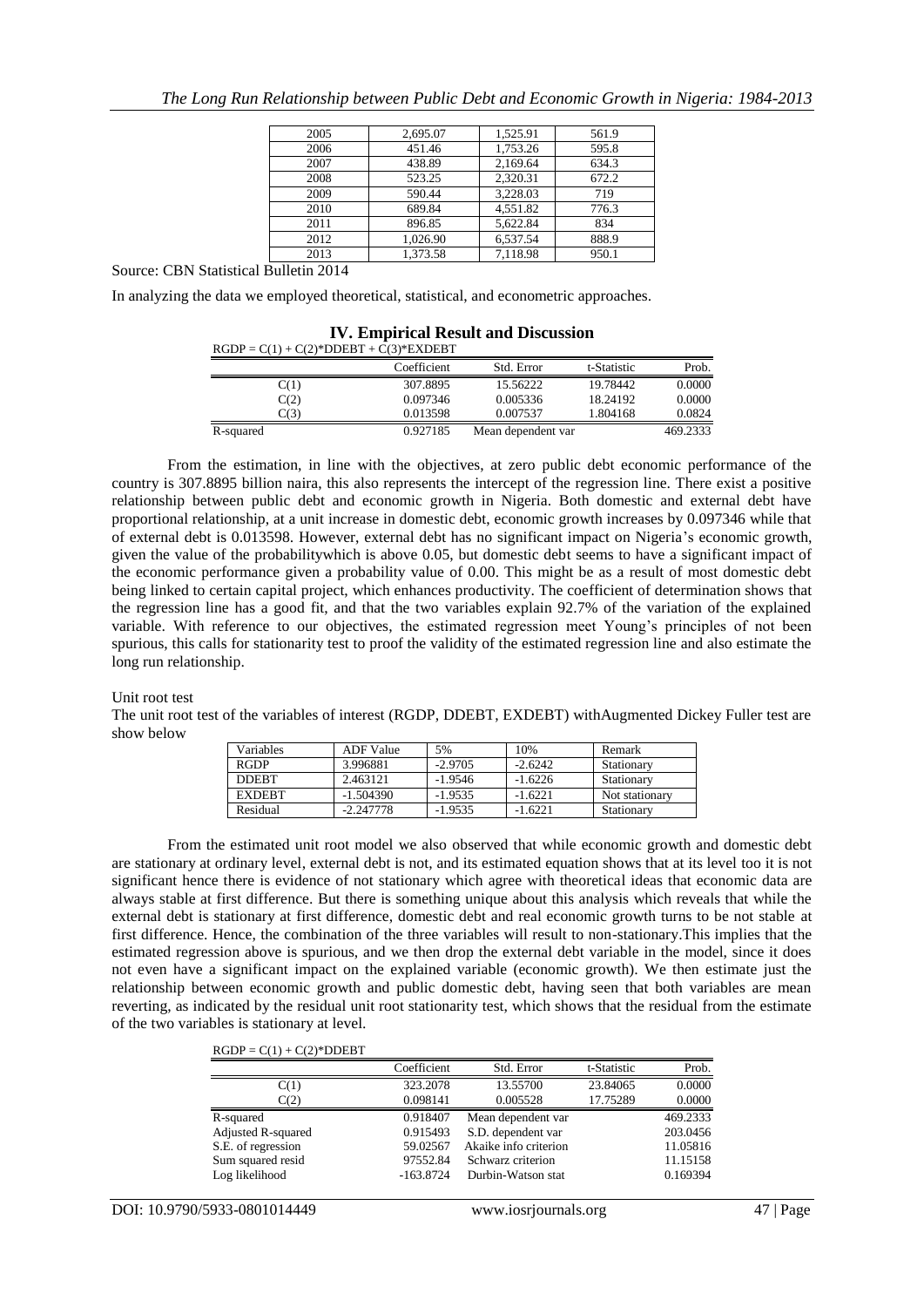## RGDP = 323.2078 + 0.098141DDEBT

The estimated result shows that public domestic debt has a significant impact on economic performance in Nigeria, unit increase of domestic debt results to 0.09814 increases of economic growth with a probability value of 0.000 and that it predicted the variation of the economic performance of about 92 percent which implies a good fit of the regression line, as indicated by the coefficient of determination ( $R^2 = 0.918407$ ).

And for the fact that both variables are integrated at zero, as well as its residual shows an evidence of co-integration and the variables are mean reverting. We can conclude at this juncture that public domestic debt and economic growth varies proportionately, and as government increases its domestic debt, economic performance of the country is enhanced reason being that all debts are tied towards project execution which in turn enhance economic activities in the country. Hence, the combination of both variables is still stationary; this makes us to estimate the long run relationship between variables to see the degree of adjustment as indicated below;

 $RGDP = C(1) + C(2)*DDEBT + C(3)*RESID_000$ 

|                    | Coefficient | Std. Error         | t-Statistic | Prob.    |
|--------------------|-------------|--------------------|-------------|----------|
| C(1)               | 323.2078    | 1.21E-14           | $2.67E+16$  | 0.0000   |
| C(2)               | 0.098141    | 4.94E-18           | $1.99E+16$  | 0.0000   |
| C(3)               | 1.000000    | 1.69E-16           | $5.92E+15$  | 0.0000   |
| R-squared          | 1.000000    | Mean dependent var |             | 469.2333 |
| Adjusted R-squared | 1.000000    | S.D. dependent var |             | 203.0456 |
| S.E. of regression | 5.27E-14    | Sum squared resid  |             | 7.51E-26 |
| Durbin-Watson stat | 0.483871    |                    |             |          |

## $RGDP = 323.2078 + 0.098141DDEBT + 1.0U_t$

From the parsimonious regression estimation, the coefficient of adjustment estimate is significant at 5% level with a value of 1.0. This implies that the Error Correction Model (ECM) or long run stability test shows that in the long run dynamics public domestic debt will drift 100% towards economic growth at equilibrium, this implies that even as domestic debt short run effect is 9.8% in the long run Nigeria economic performance will be a function of domestic debt, reason been that most of the external debt over the years have no economic impact on the economy. Based on these findings we conclude that public domestic debt in Nigeria has been contributing to economic performance of the economy ceteris paribus. However, public choice posit that there is no significant difference between present tax avoidance and future tax burden.Government needs to reform her budget deficit policy by restraining fiscal rascality and confide within the established revenue generating tools to sustain her present debt state for the wellbeing of the future generation.

## **V. Conclusion**

The impact of public debt on economic growth as established by theoretical economics cannot be shy away despite its implication; it has been the major tool for expanding developing country"s economy by its government. Theoretically, public debt induces production, distribution, consumption, employment, and income of an economy (Dewett, 2009). Nigeria, over the years has been involved in this process of deficit financing of annual fiscal policy with the aim of achieving and sustaining her macroeconomic objectives. In this study we discovered public debt has a significant role in the growth of the economy, and in the long run domestic debt will drift a hundred percent toward stability with Nigeria's economic growth level, given its positive significant effect. Although the separation effect of the study shows that external debt is not a good determinant of economic growth, contrary to previous studies which revealed that it has but on the negative side of view, you will agree with us that most of the external debts are not for economic purposes but political and personal motive at the expense of the economy.

This calls for caution because while we try as much as possible to achieve our present needs by promoting sustained annual financial deficit, future generation economic production is being mortgaged in perpetual indebtedness. Hence, we recommend the need for a paradigm shift from deficit to a balance budgeting, effective utilization of resources, avoidance of external borrowing since is been used for frivolous ventures rather than in productive economic activities, to enhance productivity in any economy.

## **References**

- [1]. Akperan, Adams (2001) External Debt: A burden on African"s Growth and Poverty Reduction" *Selected paper for the annual conference of Nigeria's Economic Society*.
- [2]. Amakom, U. S.(2003), Nigeria Public Debt and Economic Growth: An Empirical Assessment of Effects on Poverty, African Institute for Applied Economics Enugu, Nigeria,

<sup>[3].</sup> Ayandiji, Daniel (2010)"Globalization and the Challenges on National Development: the case of Post Debt Relief in Nigeria". *African Journal of Political Science.*

<sup>[4].</sup> Ayadi, F.S. (2008). "The Impact of External Debt on Economic Growth: A Comparative study of Nigeria and South Africa". *Journal of Sustainable Development in Africa*, Vol. 10, No. 3, pp 234-244.